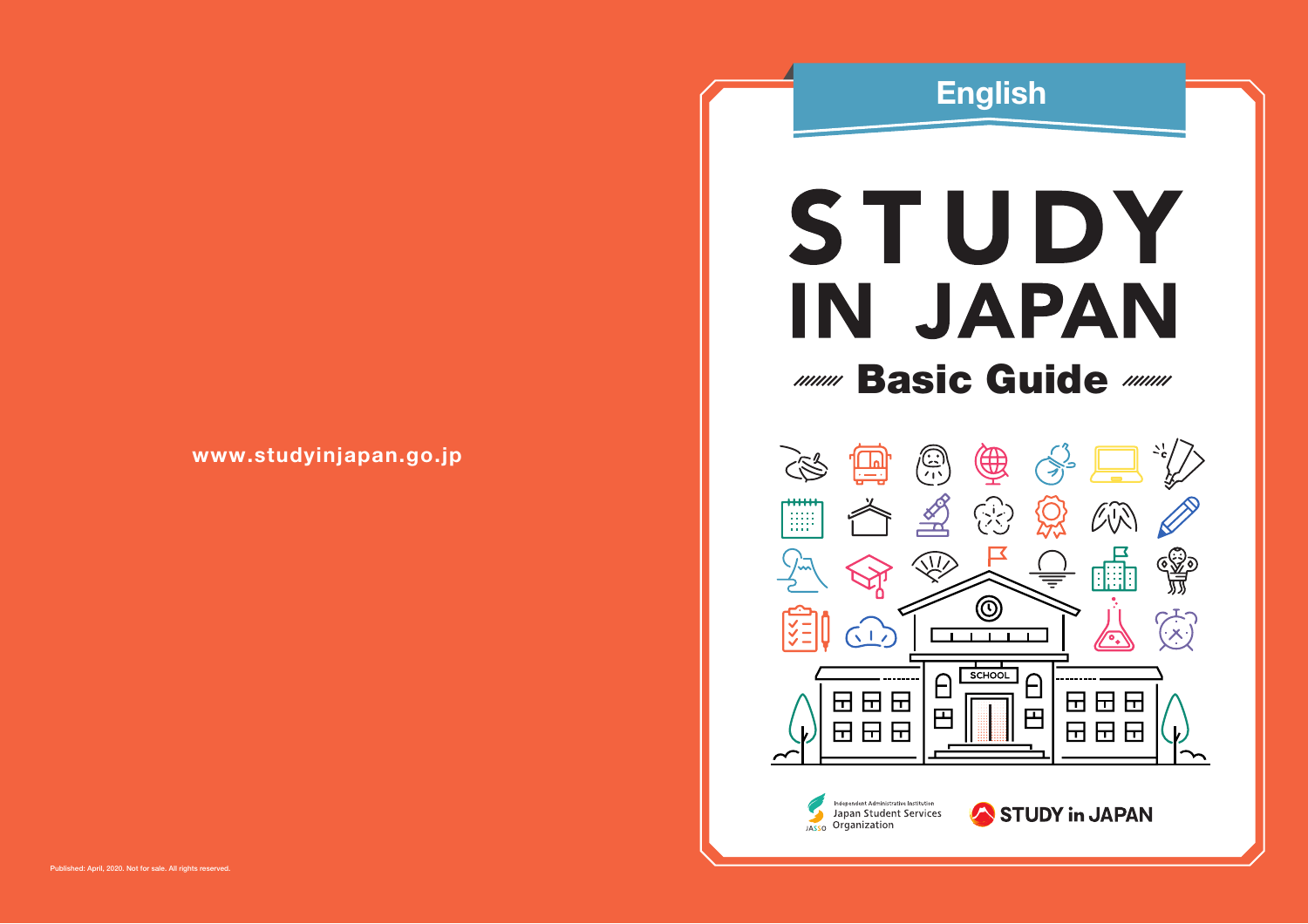

What kind of place is Japan? Japan is full of charm and is sure to bring you closer to achieving your dreams.

> Japan has many mountains and is

so you can enjoy the dramatic changes in the natural scenery through spring, summer, fall, and winter.

## Why Study in Japan?

*Sado* Tea Ceremony



In Japan, traditional culture, such as *sado, kabuki,* and *budo* coexist with pop culture like *manga* and *anime*. surrounded by oceans, Three Gassho-style houses with steep thatched roofs. (Shirakawago) ©Koichi\_Hayakawa





ahiko-jinja Shrine Sumo Ring ©Yahikomura



Sushi





Japan is an economically rich country with one of the lowest crime rates in the world. International students can relax and focus on their studies.

*Washoku,* the traditional dietary culture of the Japanese, is designated as an intangible cultural heritage by UNESCO, comprised of healthy and colorful ingredients selected based on the season. It is receiving a lot of attention worldwide.





Ramen Noodles

.<br>Kids Ministry of Foreign Affairs, Various World Knowledge Ranking (l • Global Peace Index 2019

Japanese Nobel Prize winners

27

,,,,,,,,,,,,,,,,,,,,,,,,,

Financial contribution to the UN

Gross national income

\*\*\*\*\*\*\*\*\*

World Cultural and Natural Heritage sites

25

exported automobiles

,,,,,,,,,,,,,,,,,,,,

rd

• UNESCO World Heritage List (https://whc.unesco.org/en/list/)<br>• The Summary of Result on an Annual Survey of International Students in Japan 2018 (JASSO) **2 All photos are published with consent under a Creative Commons** 

International students studying in Japan

**300,000 3d** 

nnunnunnunnunnunnunnunnunnun<sup>nun</sup>

 $2nd<sub>a</sub>$ 

Global Peace Index **Average life expectancy** Number of

Number of industrial robots in operation

th  $\sim$  st is and

approx.

QUICK

**FACTS** 

**ABOUT** 

**JAPAN** 

Japanese universities in top 1,000 of QS World University Rankings 2020

,,,,,,,,,,,,,,,,,,,,,,,,

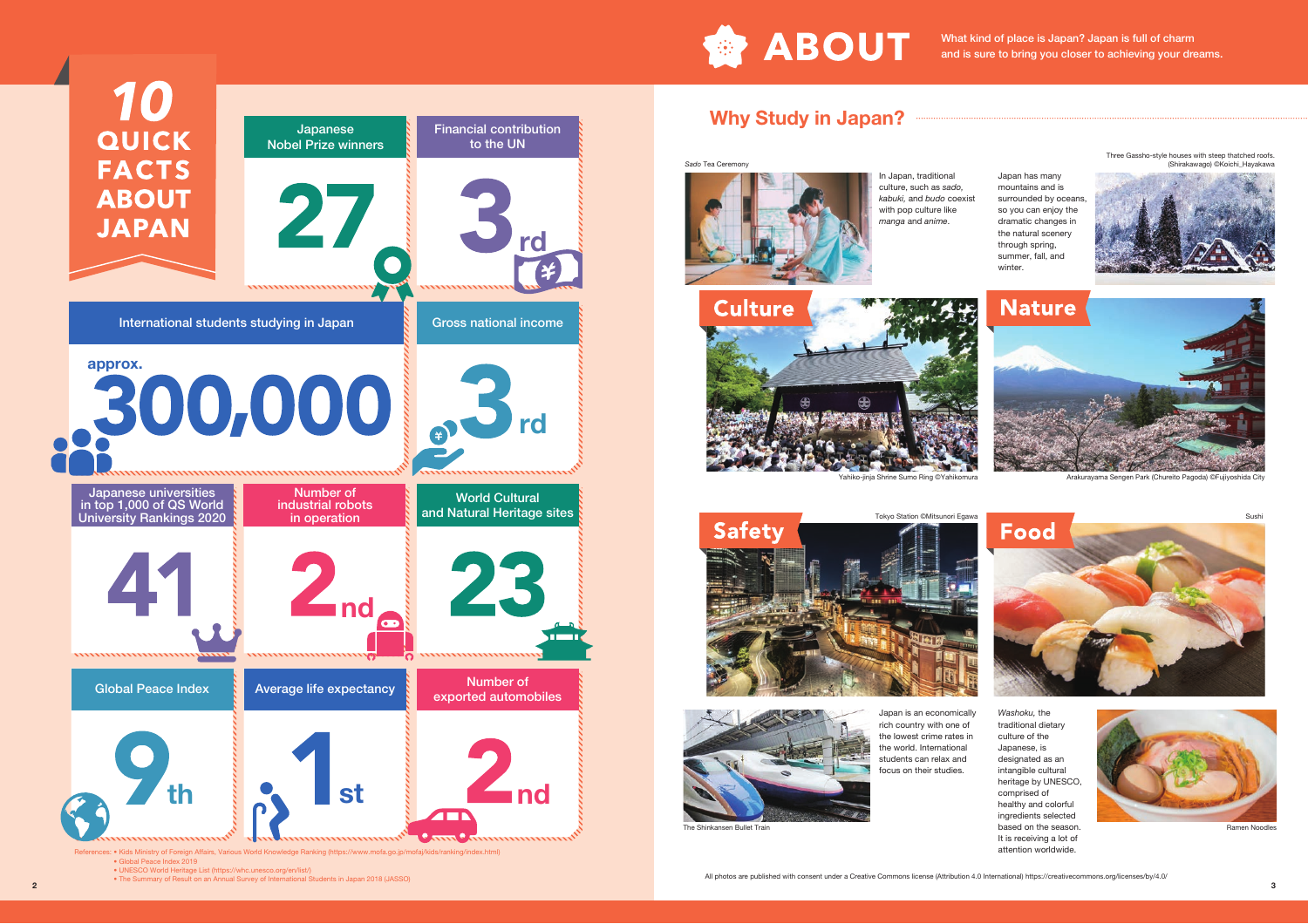#### Before coming to Japan to study, you must make some preparations! Let's look into Japan's education and examination system and make plans.

#### Higher Education in Japan



- Higher education in Japan begins after six years of elementary, three years of junior high, and three years of high school (total 12 years).
- International students wishing to enter Japanese higher education must complete 12 years of formal education.
- Those with less than 12 years of formal education must first complete a one or two year university preparatory course before entering higher education.

#### 7 Steps to Study in Japan



#### About the EJU



Examination for Japanese University Admission for International Students (EJU) **Held twice a year (June and November)** Held twice a year (June and November)

A test to determine if students possess the Japanese language skills and basic **• Location** academic abilities necessary to study at Japanese universities and other such higher educational institutions.

- ★ More than 50% of Japanese universities (90% of national universities) use EJU test results when screening applicants
- ★ Results are valid for two years
- ★ Applicants with excellent EJU results are promised Monbukagakusho Honors Scholarship for Privately-Financed International Students (p.7)
- $\star$  Test can be taken multiple times

• Schedule

Held in 14 countries and regions around the world!

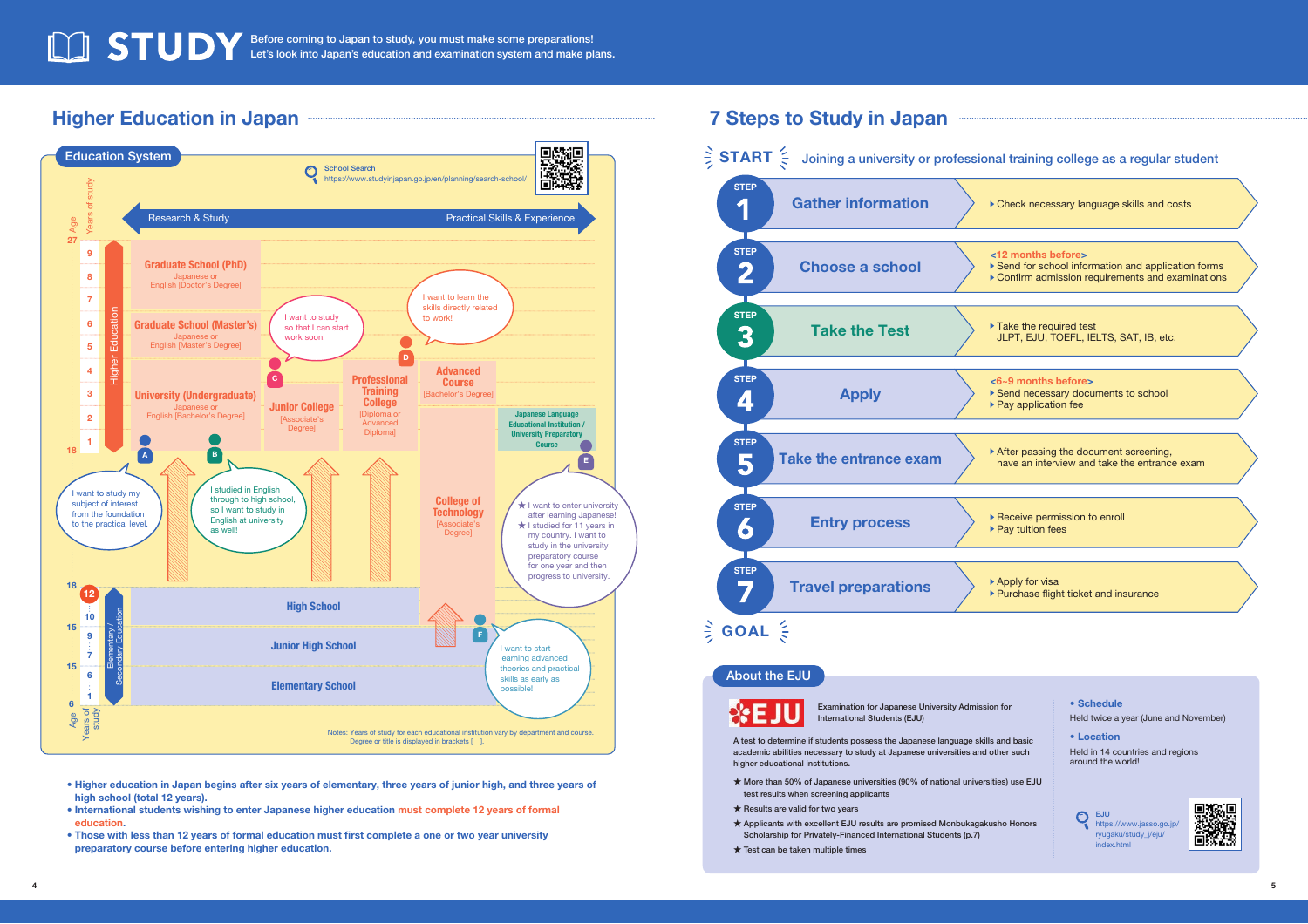Let's calculate the expenses for studying in Japan. What are your expenditures? Will you receive a scholarship? A financial plan with a little slack is essential!

## Tuition & Living Expenses



### Scholarships & Financial Aid -

**Scholarships には、この時の時代の** https://www. studyinjapan.go.jp/ en/planning/ about-scholarship/

 $\bullet$ 



| Method 1<br>Apply for the scholarships granted by the Japanese Government    |                                                                                                                                         |                                                                                                                        |                                                                                                                                            |
|------------------------------------------------------------------------------|-----------------------------------------------------------------------------------------------------------------------------------------|------------------------------------------------------------------------------------------------------------------------|--------------------------------------------------------------------------------------------------------------------------------------------|
| * Amounts may vary by level. ** Amount for Japanese language school students |                                                                                                                                         |                                                                                                                        |                                                                                                                                            |
|                                                                              | <b>MEXT Scholarship</b>                                                                                                                 | <b>Monbukagakusho Honors Scholarship</b><br>for Privately-Financed International<br><b>Students</b>                    | <b>Student Exchange Support Program</b><br>(Scholarship for Short-term Study in<br>Japan)                                                  |
| <b>Amount of</b><br>monthly support                                          | From 117,000 yen*                                                                                                                       | 48,000 yen or 30,000 yen**                                                                                             | 80,000 yen                                                                                                                                 |
| <b>Tuition fee exemption</b>                                                 |                                                                                                                                         |                                                                                                                        |                                                                                                                                            |
| <b>Free flight ticket</b>                                                    |                                                                                                                                         |                                                                                                                        |                                                                                                                                            |
| <b>Free preparatory</b><br>education                                         | $\blacktriangledown$                                                                                                                    |                                                                                                                        |                                                                                                                                            |
| <b>Payment period</b>                                                        | <b>Entire period of international study</b>                                                                                             | One year or six months                                                                                                 | While participating in program                                                                                                             |
| <b>Applicable students</b>                                                   | Graduate, undergraduate, college<br>of technology, professional training<br>college, Japanese studies, and teacher<br>training students | Graduate, undergraduate, college<br>of technology, professional training<br>college, and Japanese language<br>students | Graduate, undergraduate, college of<br>technology, and professional training<br>college students studying in Japan for<br>one year or less |
| <b>Grade-based</b>                                                           |                                                                                                                                         |                                                                                                                        |                                                                                                                                            |
| <b>Household</b><br>income-based                                             |                                                                                                                                         |                                                                                                                        |                                                                                                                                            |
| <b>Screening process</b>                                                     | <b>Document screening, written</b><br>examination, and interview                                                                        | <b>Document screening</b>                                                                                              | <b>Document screening</b>                                                                                                                  |
| <b>Number available</b>                                                      | <b>Unpublished</b>                                                                                                                      | Around 7,000 students                                                                                                  | Around 5,000 students                                                                                                                      |
|                                                                              |                                                                                                                                         |                                                                                                                        |                                                                                                                                            |
| For inquiries and<br>applications:                                           | The Japanese embassy or consulate<br>in your country or the school<br>you currently attend                                              | The school you intend to study<br>at in Japan                                                                          | The school you currently attend                                                                                                            |
| <b>Method 2</b>                                                              |                                                                                                                                         | <b>Method 3</b>                                                                                                        |                                                                                                                                            |

Apply to a local government or private foundation for a scholarship

• Apply after joining a school in Japan.

 $\bigcirc$ 

- There are many specifications for home country, school, and field of study.
- Available to a few to a few hundred students each year. Search from the site below.



#### Local government or private foundation scholarships https://www.studyinjapan.go.jp/en/ planning/by-style/pamphlet/

For inquiries and applications

The school you will study at or the relevant group

For university X

(50% or 100%)

For

Apply for an on-campus scholarship or use a tuition fee exemption / reduction system

#### For university Y

Tuition fee exemption 82,000 yen per month scholarship (for four years)

For

Students with excellent grades who would have difficulty in paying fees for financial reasons

Students with excellent entrance examination results

For inquiries and applications

The school you will study at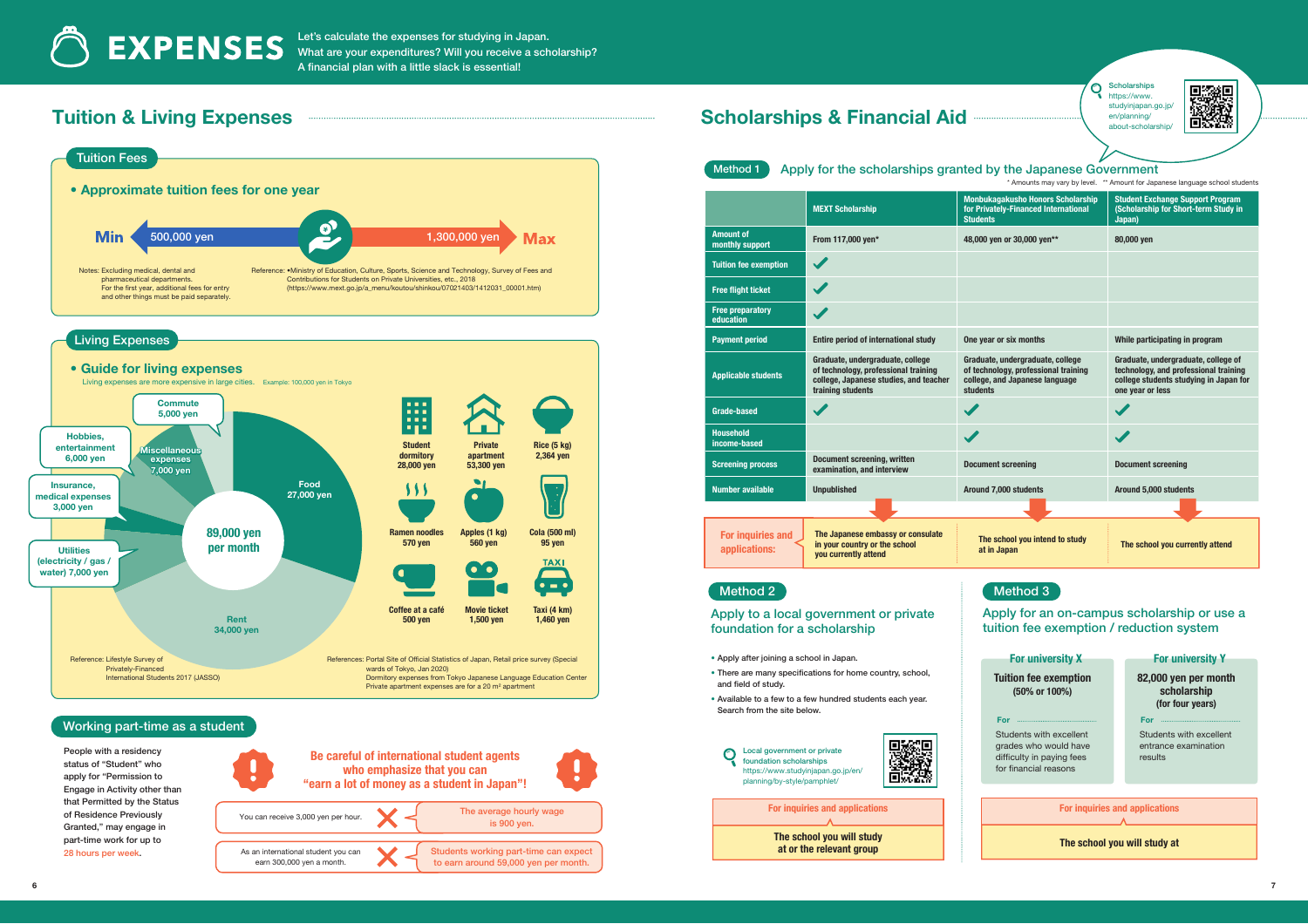

From international student to employee

Companies wanting the best and brightest people regardless of nationality are on the rise, and there is an increase in hiring of international students. Come and work in Japan in the future!

# **OTHER**

## Work in Japan



#### Looking for work

O Open for

Professionals (JETRO) https://www.jetro. go.jp/en/hrportal/

Job hunting in Japan is quite unique. Therefore, it is essential that international students seeking employment begin preparations well in advance. Use the sites below to begin gathering information.

Job Hunting Guide for  $\bigcirc$ International Students (JASSO) https://www.jasso. go.jp/en/study\_j/job/ guide.html



### Reference: "Employment status in Japanese firms of international students 2018" (Immigration Services Agency of Japan) Rank Job description 1 Translation and interpretation 2 Retail and sales 3 International business Technological development (data processing) 5 International trade 6 Design 7 Technological development (outside data processing) 8 **Public relations and advertising 9** Education 10 Accounting



corporate culture to become a must-have employee!

Austin

Interview

I came to Japan in 2012 and entered the University of Tokyo to study political science after completing a preparatory course. I now work as a freelance programmer.

Although it depends on your chosen major, Japanese university offers a lot of freedom, and you can even take part in a variety of extracurricular activities such as internships. Additionally, thanks to the new graduate hiring system, Japan is the easiest country in which to shape your first career among advanced countries. To succeed in Japan, rather than becoming Japanese, you should make the most of your unique strengths as a foreigner. The language skills learned through studying and working in Japan as well as the understanding of this unique culture are sure to become irreplaceable strength. If you want to become a sought-after employee in this world of advancing globalization, I really recommend studying and working in Japan.

#### Interview



I want to bring Japan's civil engineering technology to Rwanda!

Rumanzi Hypolite NIT (KOSEN), Maizuru College

My country faces the problem that, even if we want to improve infrastructure, we lack skilled architects and engineers. Therefore I came to study in Japan, known for its high levels of education and engineering, so I can take my skills home and contribute to my country's development. I was worried about living in Japan and had a few troubles, but there was always someone around to help me out and I'm so grateful to them. Now I'm studying civil engineering at a college of technology and plan to advance to university, if possible going on to a master's degree. My dream is to create a construction company back home, and teach the skills and culture I learned in Japan to the younger generation.



Q. I have attended a Japanese school. Can I apply to the international student entrance exam?

A. Whether you can take the international student entrance exam or not is decided by the school. Those who have graduated from a Japanese high school, and those who hold both Japanese and another nationality should inquire about the entrance exam before applying to the school.

Q. How should I look for and confirm the application period, necessary documents, and entrance examination?

Details of the application process and entrance examination can be found on the school's website or admission guidelines. Once you have decided on a school, check their website or admission guidelines. A.



I could focus on my studies thanks to the scholarship!

Ioannis Gkolfinopoulos Tokyo Institute of Technology, Graduate School of Civil Engineering Master's Course

I think being free from financial worries while in Japan is the key to focusing on my research, so I applied for a MEXT scholarship. The amount of support and guidance given to students at Japanese universities is really impressive. On the other hand, the crush of the rush-hour commute is quite surprising! Japan is a unique country where tradition and technology coexist. I think westerners are likely to experience a lot of culture shock coming here, so learning about the language and culture is very important. The MEXT scholarship guarantees a smooth life as a student, so why not give it a try yourself.

Q. Please tell me about the process of entering graduate school.

A. Check the entry requirements, create a research proposal, and confirm what documents need to be submitted. Generally, you must find an instructor yourself. Some institutions require you to have informal acceptance before application, so confirm this with your chosen institution as soon as possible.

Q. Please tell me about the high school international exchange program and scholarship.

A. The groups below offer support for high school international exchange.

• AFS Intercultural Programs URL: https://afs.org Note: Use the "Find AFS in your Country" function to inquire at your local office.

• YOUTH FOR UNDERSTANDING URL: http://yfu.or.jp